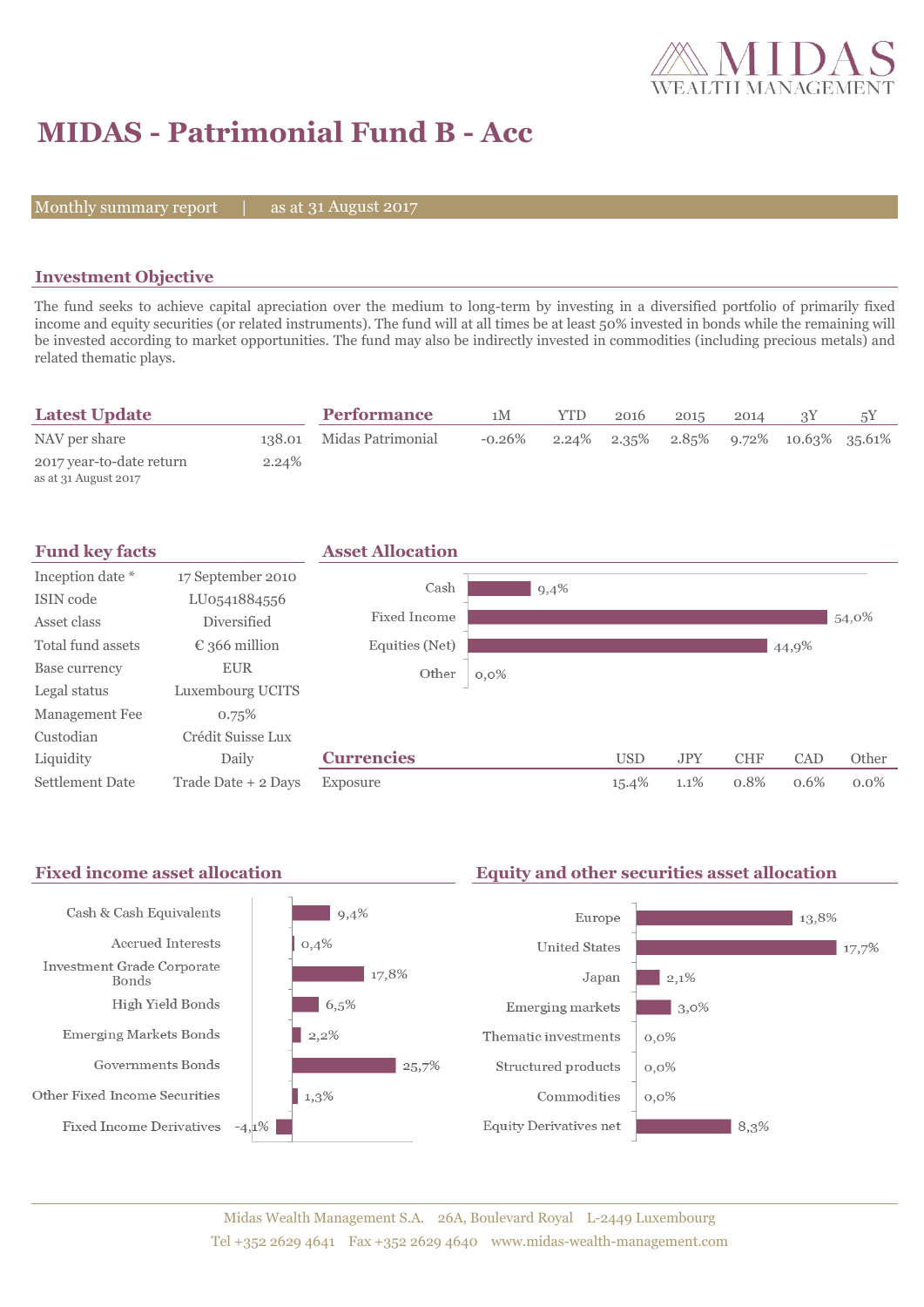

## **MIDAS - Patrimonial Fund B - Acc**

Monthly summary report | as at 31 August 2017

| Top 10 fixed income holdings                   | <b>YTM</b> | Rating     | Weight  | <b>Fixed income rating breakdown</b> |       |
|------------------------------------------------|------------|------------|---------|--------------------------------------|-------|
| PORTUGUESE OT'S : PGB $4 \frac{3}{4}$ 06/14/19 | $0.0\%$    | BBB-       | $5.9\%$ |                                      |       |
| SPANISH GOV'T: SPGB 0 3/4 07/30/21             | $0.0\%$    | $BBB+$     | 5.6%    | 10,6%<br>AAA                         |       |
| DEUTSCHLAND REP : DBR 0 1/2 08/15/27           | $0.4\%$    | AAA        | 5.6%    | AA<br>5,9%                           |       |
| BTPS: BTPS 0.35 11/01/21                       | $0.5\%$    | <b>BBB</b> | $3.5\%$ | А<br>$0,0\%$                         |       |
| FRANCE O.A.T.: FRTR 0 1/2 05/25/25             | $0.3\%$    | AA         | $3.1\%$ | <b>BBB</b>                           | 49,4% |
| CELLNEX TELECOM : CLNXSM 27/8 04/18            | 2.1%       | $BB+$      | 1.7%    | <b>BB</b><br>10,8%                   |       |
| GAZPROMBANK: GPBRU 3.984 10/30/18              | 1.1%       | $BB+$      | 1.7%    | B<br>$9.0\%$                         |       |
| BOLLORE SA: BOLFP 2 01/25/22                   | 1.4%       | <b>NR</b>  | 1.7%    | CCC<br>1,9%                          |       |
| ICCREA BANCA SPA : ICCREA 1 1/2 02/21/2        | 0.8%       | <b>BB</b>  | $1.7\%$ | <b>NR</b><br>12,4%                   |       |
| PRYSMIAN SPA : PRYIM 2 1/2 04/11/22            | 1.2%       | <b>NR</b>  | $1.4\%$ |                                      |       |

| Top 10 equity holdings         | Sector                        | Weight  | <b>Equity sector breakdown</b>        |         |
|--------------------------------|-------------------------------|---------|---------------------------------------|---------|
| CHECK POINT SOFTWARE TECH      | <b>Information Technology</b> | $0.7\%$ | Consumer Discretionary                | 10,4%   |
| CITIGROUP INC                  | Financials                    | 0.7%    | Consumer Staples                      | $9,1\%$ |
| <b>BANK OF AMERICA CORP</b>    | Financials                    | 0.7%    | Energy                                | 7,2%    |
| <b>JOHNSON &amp; JOHNSON</b>   | <b>Health Care</b>            | 0.7%    | Financials                            | 17,0%   |
| ING GROEP NV-CVA               | Financials                    | 0.7%    | Health Care                           | 14,0%   |
| <b>RAYTHEON COMPANY</b>        | Industrials                   | 0.7%    | Information Technology                | 19,8%   |
| <b>JPMORGAN CHASE &amp; CO</b> | Financials                    | 0.6%    | Industrials                           | 11,9%   |
|                                |                               |         | Materials                             | 5,9%    |
| <b>ALPHABET INC-CLA</b>        | <b>Information Technology</b> | $0.6\%$ | Telecommunication $\blacksquare$ 1,9% |         |
| <b>CREDIT AGRICOLE SA</b>      | Financials                    | 0.6%    | Utilities                             | 1,1%    |
| <b>PROCTER &amp; GAMBLE</b>    | <b>Consumer Staples</b>       | 0.6%    | Real Estate                           | 1,7%    |

### **Top 5 funds and other holdings**

| Nordea Stable Emerging Markets Equity | 2.6%    |
|---------------------------------------|---------|
| Amundi ETF TOPIX EUR Hedged           | $2.1\%$ |
| MM Convertible Europe                 | $1.3\%$ |